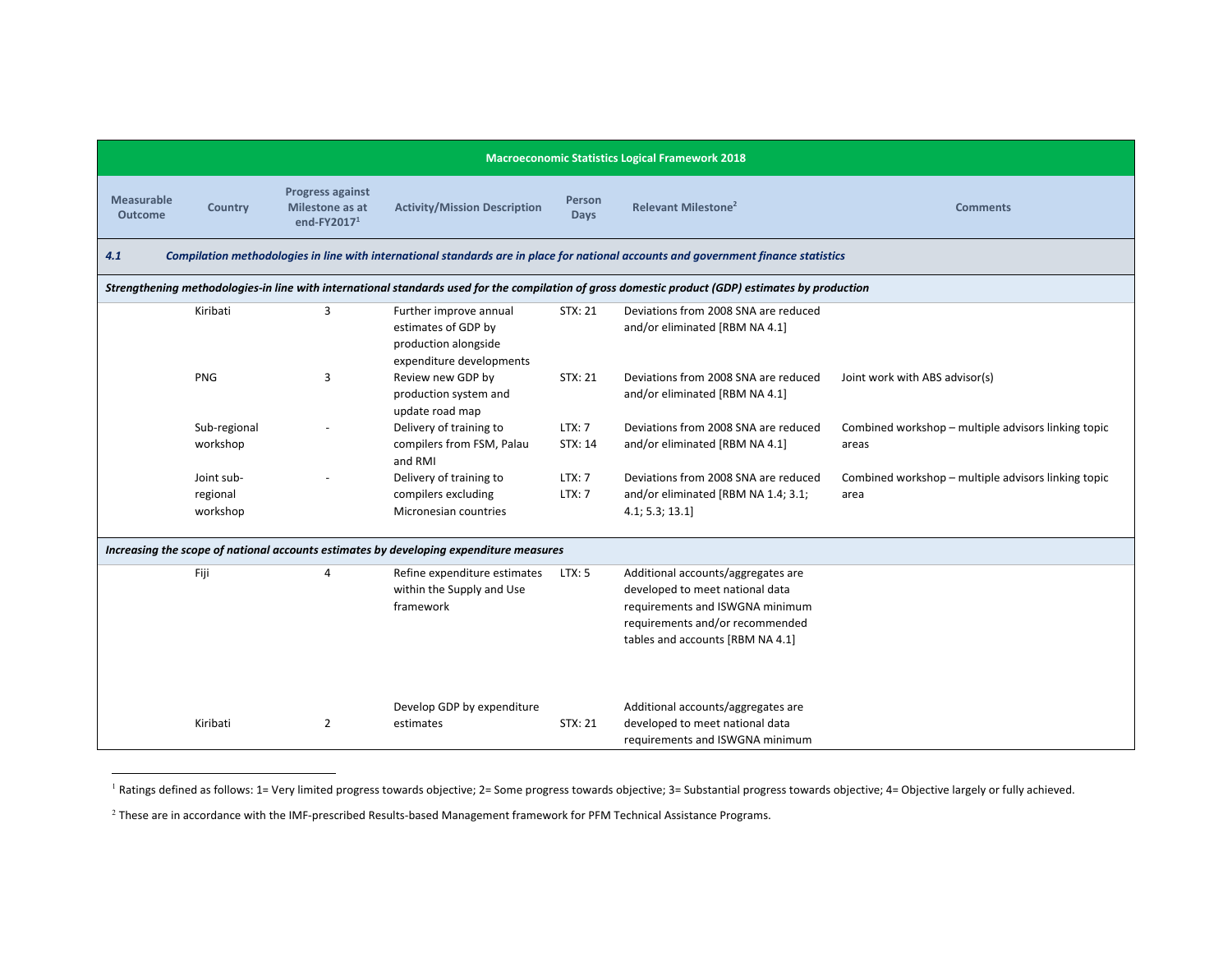| <b>Macroeconomic Statistics Logical Framework 2018</b>                                                                                      |                |                                                              |                                                                                                                                  |                       |                                                     |                                                                                                                                                                                              |  |
|---------------------------------------------------------------------------------------------------------------------------------------------|----------------|--------------------------------------------------------------|----------------------------------------------------------------------------------------------------------------------------------|-----------------------|-----------------------------------------------------|----------------------------------------------------------------------------------------------------------------------------------------------------------------------------------------------|--|
| <b>Measurable</b><br><b>Outcome</b>                                                                                                         | <b>Country</b> | <b>Progress against</b><br>Milestone as at<br>end-FY2017 $1$ | <b>Activity/Mission Description</b>                                                                                              | Person<br><b>Days</b> | <b>Relevant Milestone<sup>2</sup></b>               | <b>Comments</b>                                                                                                                                                                              |  |
|                                                                                                                                             |                |                                                              |                                                                                                                                  |                       | requirements and/or recommended                     |                                                                                                                                                                                              |  |
|                                                                                                                                             |                |                                                              |                                                                                                                                  |                       | tables and accounts [RBM NA 5.1]                    |                                                                                                                                                                                              |  |
|                                                                                                                                             | Samoa          | $\overline{3}$                                               |                                                                                                                                  | LTX: 14               | Additional accounts/aggregates are                  |                                                                                                                                                                                              |  |
|                                                                                                                                             |                |                                                              |                                                                                                                                  |                       | developed to meet national data                     |                                                                                                                                                                                              |  |
|                                                                                                                                             |                |                                                              |                                                                                                                                  |                       | requirements and ISWGNA minimum                     |                                                                                                                                                                                              |  |
|                                                                                                                                             |                |                                                              |                                                                                                                                  |                       | requirements and/or recommended                     |                                                                                                                                                                                              |  |
|                                                                                                                                             |                |                                                              |                                                                                                                                  |                       | tables and accounts [RBM NA 5.1]                    |                                                                                                                                                                                              |  |
| Improving the frequency of GDP by developing quarterly measures                                                                             |                |                                                              |                                                                                                                                  |                       |                                                     |                                                                                                                                                                                              |  |
|                                                                                                                                             | Fiji           | 3                                                            | Assist in refining new                                                                                                           | LTX: 5                | Frequency of national accounts                      |                                                                                                                                                                                              |  |
|                                                                                                                                             |                |                                                              | quarterly GDP estimates                                                                                                          |                       | compilation and/or dissemination                    |                                                                                                                                                                                              |  |
|                                                                                                                                             |                |                                                              |                                                                                                                                  |                       | improves from annual to quarterly, or               |                                                                                                                                                                                              |  |
|                                                                                                                                             |                |                                                              |                                                                                                                                  |                       | from quarterly to monthly [RBM NA                   |                                                                                                                                                                                              |  |
|                                                                                                                                             |                |                                                              |                                                                                                                                  |                       | 12.1                                                |                                                                                                                                                                                              |  |
|                                                                                                                                             |                |                                                              |                                                                                                                                  |                       |                                                     |                                                                                                                                                                                              |  |
|                                                                                                                                             |                |                                                              |                                                                                                                                  |                       |                                                     | Improving the coverage and quality of Government Finance Statistics (GFS). GFS data should cover the whole of general government (budgetary government and extra-budgetary units). Debt data |  |
|                                                                                                                                             |                |                                                              | should cover the entirety of the public sector (general government activity plus quasi-government units and public corporations) |                       |                                                     |                                                                                                                                                                                              |  |
|                                                                                                                                             | <b>TBA</b>     |                                                              |                                                                                                                                  |                       |                                                     |                                                                                                                                                                                              |  |
| Improving the frequency of GFS by developing quarterly measures                                                                             |                |                                                              |                                                                                                                                  |                       |                                                     |                                                                                                                                                                                              |  |
|                                                                                                                                             | <b>TBA</b>     |                                                              |                                                                                                                                  |                       |                                                     |                                                                                                                                                                                              |  |
| 4.2                                                                                                                                         |                | Accurate and reliable macroeconomic statistics are available |                                                                                                                                  |                       |                                                     |                                                                                                                                                                                              |  |
| Strengthening the accuracy and reliability of GDP estimates by making full use of administrative data supplemented by surveys where needed. |                |                                                              |                                                                                                                                  |                       |                                                     |                                                                                                                                                                                              |  |
|                                                                                                                                             | Tonga          | 3                                                            | Finalize new estimates of                                                                                                        | STX: 21               | Relative to the baseline, improvements              |                                                                                                                                                                                              |  |
|                                                                                                                                             |                |                                                              | GDP by production, based on                                                                                                      |                       | to source data used for annual                      |                                                                                                                                                                                              |  |
|                                                                                                                                             |                |                                                              | tax data                                                                                                                         |                       | estimates are made [RBM NA 10.2]                    |                                                                                                                                                                                              |  |
| Strengthening of GDP estimates by improving compilation procedures and source data analysis                                                 |                |                                                              |                                                                                                                                  |                       |                                                     |                                                                                                                                                                                              |  |
|                                                                                                                                             | Solomon        | 3                                                            | Review business survey                                                                                                           | STX: 21               | Relative to the baseline, improvements              |                                                                                                                                                                                              |  |
|                                                                                                                                             | Islands        |                                                              |                                                                                                                                  |                       |                                                     |                                                                                                                                                                                              |  |
|                                                                                                                                             |                |                                                              |                                                                                                                                  |                       |                                                     |                                                                                                                                                                                              |  |
|                                                                                                                                             |                |                                                              | editing and imputation and<br>use of other key sources                                                                           |                       | are made to the compilation system.<br>[RBM NA 9.1] |                                                                                                                                                                                              |  |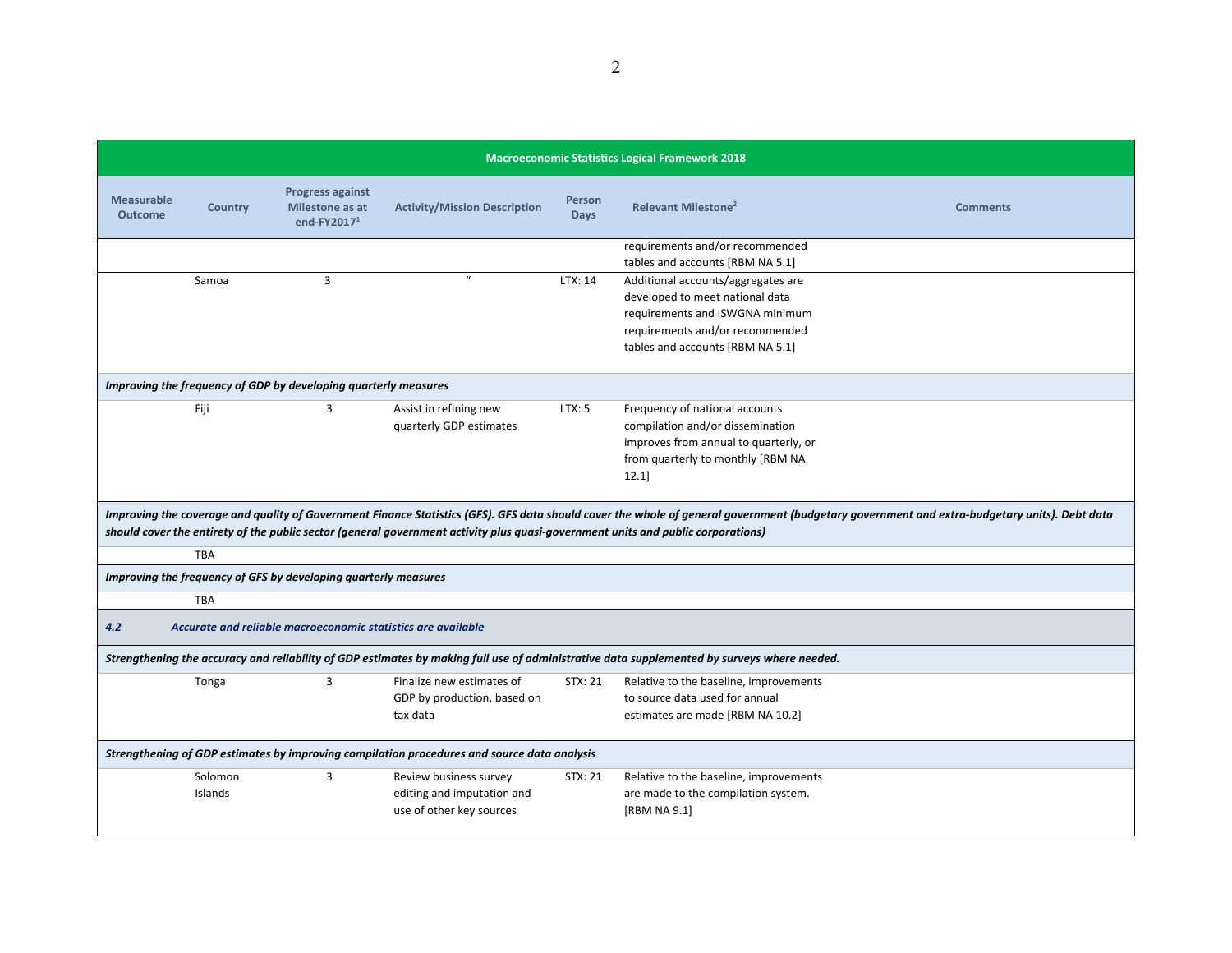| <b>Macroeconomic Statistics Logical Framework 2018</b>                                                                                                    |                                                                                                            |                                                                         |                                                                                       |                       |                                                                                                  |                 |  |  |
|-----------------------------------------------------------------------------------------------------------------------------------------------------------|------------------------------------------------------------------------------------------------------------|-------------------------------------------------------------------------|---------------------------------------------------------------------------------------|-----------------------|--------------------------------------------------------------------------------------------------|-----------------|--|--|
| <b>Measurable</b><br><b>Outcome</b>                                                                                                                       | <b>Country</b>                                                                                             | <b>Progress against</b><br>Milestone as at<br>end-FY2017 $1$            | <b>Activity/Mission Description</b>                                                   | Person<br><b>Days</b> | Relevant Milestone <sup>2</sup>                                                                  | <b>Comments</b> |  |  |
|                                                                                                                                                           |                                                                                                            | Improving the usefulness of national accounts with timely rebasing      |                                                                                       |                       |                                                                                                  |                 |  |  |
|                                                                                                                                                           | Cook Islands                                                                                               | 3                                                                       | Assist with rebasing GDP, as<br>well as updating sources and<br>methods               | STX: 21               | Improvements to source data used for<br>periodic benchmark estimates are<br>made [RBM NA 4.1]    |                 |  |  |
|                                                                                                                                                           | Nauru                                                                                                      | 1                                                                       | Assist with rebasing GDP, as<br>well as updating sources and<br>methods               | LTX: 14               | Improvements to source data used for<br>periodic benchmark estimates are<br>made [RBM NA 4.1]    |                 |  |  |
|                                                                                                                                                           | Tonga                                                                                                      | 1                                                                       | Assist with rebasing GDP by<br>production and expenditure<br>and conduct benchmarking | STX: 14               | Improvements to source data used for<br>periodic benchmark estimates are<br>made [RBM NA 4.1]    |                 |  |  |
|                                                                                                                                                           | Tuvalu                                                                                                     | $\overline{2}$                                                          | Assist with rebasing GDP by<br>production and conduct<br>benchmarking                 | STX: 14               | Improvements to source data used for<br>periodic benchmark estimates are<br>made [RBM NA 4.1]    |                 |  |  |
|                                                                                                                                                           | Vanuatu                                                                                                    | 1                                                                       | Assist with rebasing GDP by<br>production and expenditure<br>and conduct benchmarking | <b>STX: 21</b>        | Improvements to source data used for<br>periodic benchmark estimates are<br>made [RBM NA 4.1]    |                 |  |  |
|                                                                                                                                                           |                                                                                                            | Improving the coverage, quality and timeliness of data sources for GFS. |                                                                                       |                       |                                                                                                  |                 |  |  |
|                                                                                                                                                           | <b>TBA</b>                                                                                                 |                                                                         |                                                                                       |                       |                                                                                                  |                 |  |  |
| 4.3                                                                                                                                                       | Timely and consistent data are produced. They are readily available, presented clearly and well-documented |                                                                         |                                                                                       |                       |                                                                                                  |                 |  |  |
| Ensuring the national accounts data are disseminated in a timely manner and are consistent with other datasets such as GFS and External Sector Statistics |                                                                                                            |                                                                         |                                                                                       |                       |                                                                                                  |                 |  |  |
|                                                                                                                                                           | Cook Islands                                                                                               | $\overline{2}$                                                          | Improvements to BOP<br>current account                                                | STX: 21               | The BOP and/or IIP are consistent or<br>reconcilable with the national accounts<br>[RBM BP 15.1] |                 |  |  |
|                                                                                                                                                           | Nauru                                                                                                      | $\overline{2}$                                                          | Improve BOP coverage and<br>methodology                                               | STX: 21               | The BOP and/or IIP are consistent or<br>reconcilable with the national accounts<br>[RBM BP 15.1] |                 |  |  |